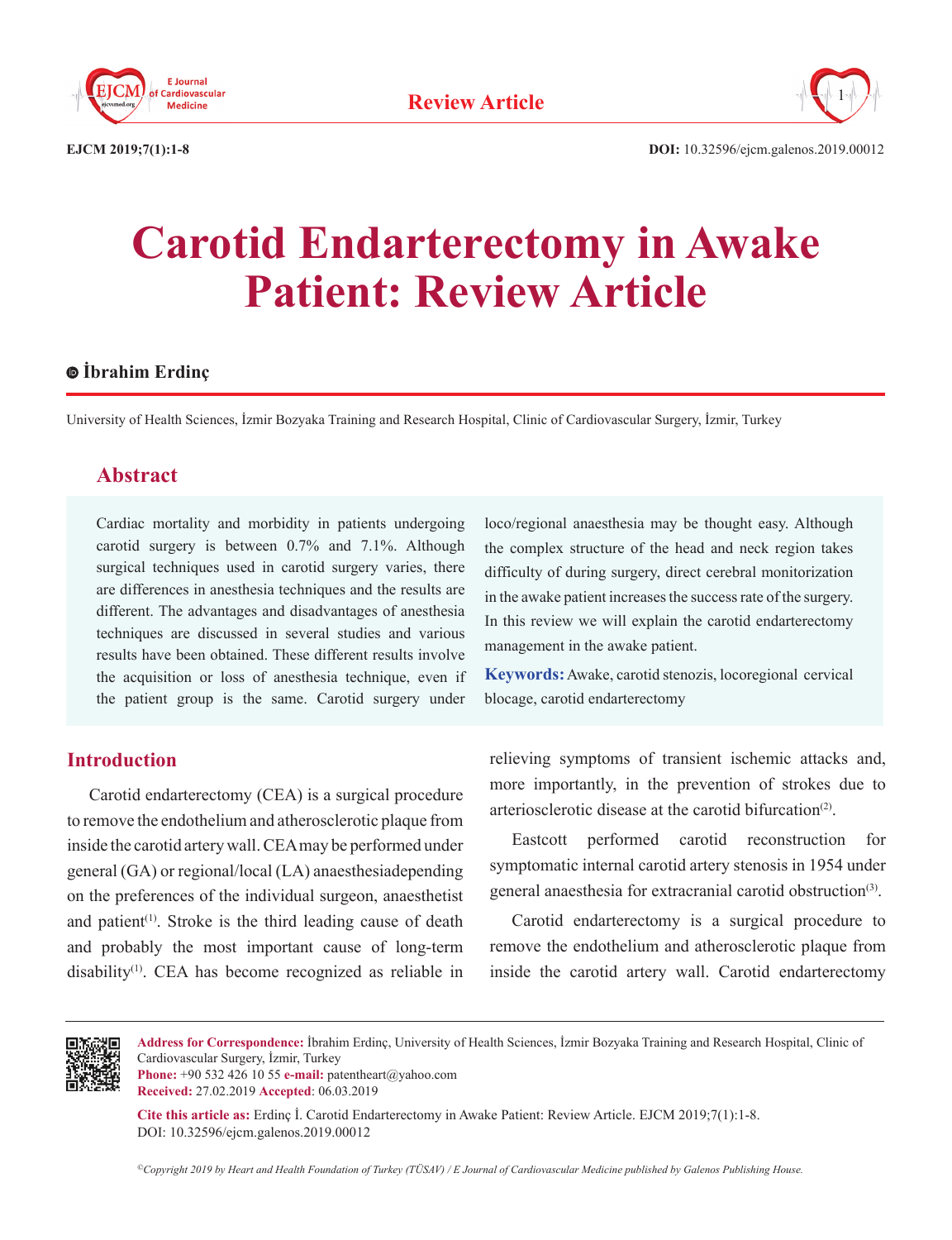



(CEA) may be performed under general (GA) or regional/ local (LA) anaesthesiadepending on the preferences of the individual surgeon, anaesthetist and patient<sup>(4)</sup>. Tangkanakul et al. studied regional or local anaesthesia, which was preferred by most of the pioneers of CEA. However, there was concern about intraoperative cerebral ischaemia. After Wells published his series in 1963 suggesting that general anaesthesia may confer a cerebral protective effect, this technique was widely adopted $(13)$ . Interest in loco-regional anaesthesia was subsequently revived by surgeons who believed that awake testing was the only reliable method of monitoring cerebral oxygenation. Nevertheless most surgeons continued to operate under general anaesthesia. Ultimately a generation of vascular surgeons and anaesthetists were trained to perform CEA under general anaesthesia utilising a wide variety of imperfect monitoring techniques.

### **Surgical Technique**

CEA can be were performed either with deep or superficial regional anesthesia. Superficial cervical block was performed with the injection of 10 cc bupivacaine 0.05%, 6 cc lidocaine 2% and 4 cc saline combination along the lateral border of the sternocleidomastoid muscle subcutaneously. Deep cervical plexus block was performed at C2, C3, and C4 level of the transverse processes of cervical vertebrae A combination of lidocaine hydrochloride and bupivacaine hydrochloride was injected after negative aspiration result for blood. A total amount of bupivacaine hydrochloride 2-3 mg/kg was allowed. Additional prilocaine hydrochloride was used subcutaneously at the incision line as infiltration anesthesia. Additional doses of prilocaine hydrochloride was injected intraoperatively if the patient complained of pain during the procedure. The allowed total dose of prilocaine was 5 mg/kg. Intraoperative remifentanil (0.025-0.05 mg/kg/min) maintained an adequate level of comfort, responsiveness, and cooperation. Continuous infusion of nitroglycerin was used for blood pressure control. Additional diltiazem or metoprolol was administered if needed. After de-clamping occasionally

midazolam was given. Systemic heparin (100 IU/kg) was injected before clamping and was not antagonized after the procedure. A shunt was selectively used in case of neurologic deterioration at cross-clamping test at duration of 2-3 minutes.<sup>(16,17,20)</sup>

A standard incision parallel to the sternocleidomastoid muscle was performed and common carotid artery, internal carotid artery, and external carotid artery were prepared and dissected. After administrationof 5000 IU heparin intravenously, the arteries were clamped. The consciousness and the neurologic status of the patient were evaluated with patient's response to verbal stimuli and ability to move contralateral side hand and foot for at least 2-3 minutes prior to arteriotomy. In case of neurologic disturbance, endarterectomy was performed with insertion of a shunt. The CEA with or without patchplasty was performed as usual fashion. The symptomatic otherwise more stenotic side was prioritized followed by the surgery of the contralateral side in cases with bilateral carotid disease. The optimal anesthetic tecgnique for during CEA is controversial. Advocates of regional anesthesia suggest that it may reduce the incidence of perioperative complications in addition to decreasing operative time and hospital costs. The techniques of local and regional (cervical plexus block) anesthesia for carotid surgery have been described and used since before 1962<sup>(5)</sup>. CEA surgery is commonly performed under cervical plexus blocks $(6,7)$ . This is presumed to offer advantages over general anaesthesia in terms of monitoring neurological function during cross-clamping of the carotid artery since, in conscious patients, speech, cerebration, and motor power provide early measures of inadequate cerebral perfusion<sup>(8)</sup>.

Some studies also claim lower shunting requirements, lower cardiovascular morbidity, and shorter hospital stay at awake patients under  $CEA<sup>(9)</sup>$ . The techniques of local and cervical-block anesthesia for carotid surgery have been described and used since before  $1962^{(10)}$ . During the infancy of the procedure, regional anesthesia with cervical blockage in right atrium (RA) was felt to be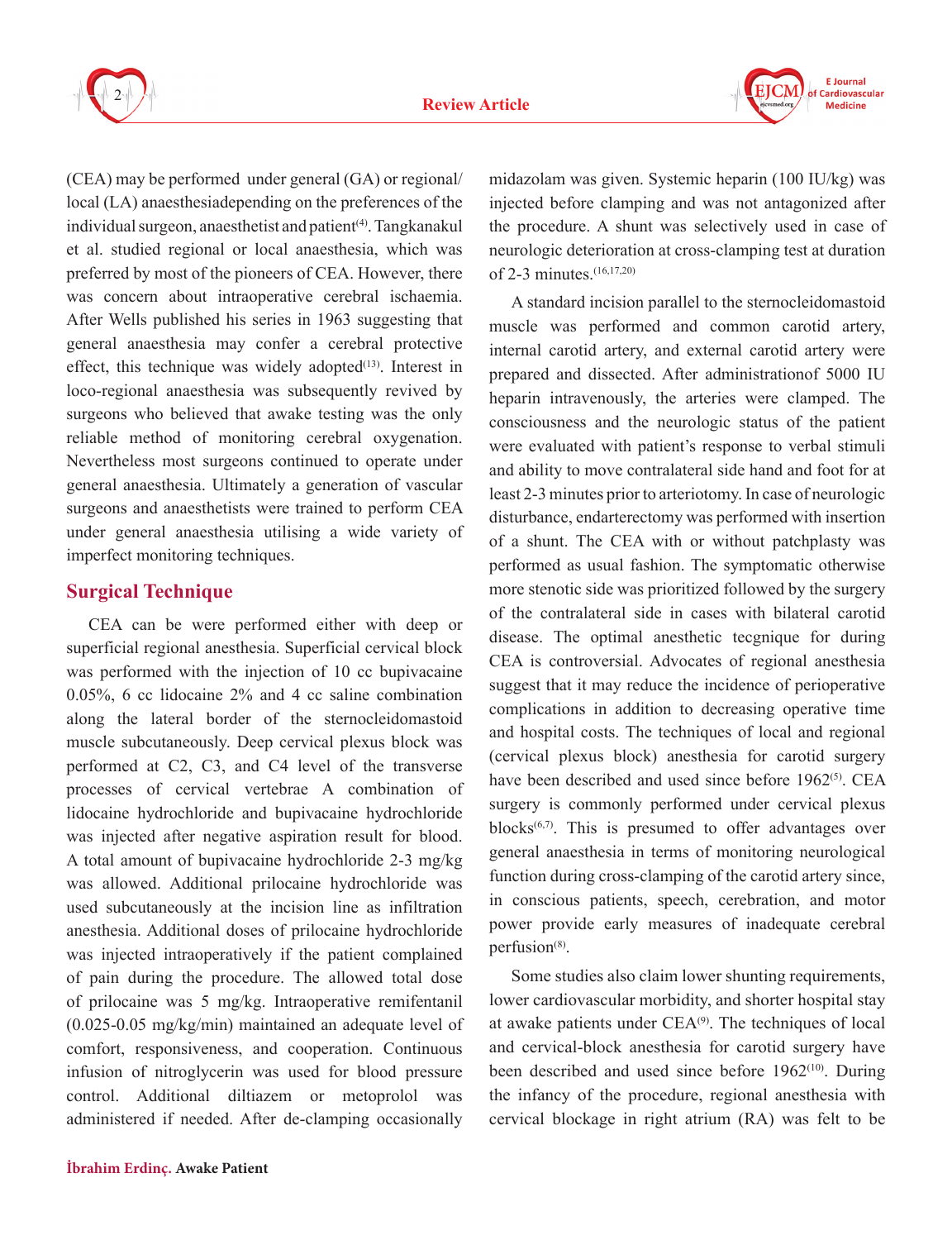

essential to the safety of the operation by preventing cerebral depression, reducing blood pressure, and allowing close observation of any neurologic changes during the operation<sup> $(1,2)$ </sup>. There is no consensus as to which is the superior technique, but evidence from several non-randomised series suggests that LA offers considerable benefits, including a reduction in shunt placement, a reduction in mortality and major morbidity and decreased length of hospital stay<sup>(11)</sup>. Tangkanakul et al. Awake testing Hesitancy in response Gold standard Local anaesthesia Loss of consciousness Requires good communication with patient $(4)$ . Although the studies generally reported that the patients having LA and GA were compatible in terms of age, sex and vascular risk factors, this certainly does not imply that they were similar for all important prognostic factors.

In some patients the operation may be technically more difficult under LA, e.g. in those with short, fat necks. Some patients, perhaps 10%, 34 will also refuse to have the operation under  $LA \sim$ ind some surgeons may refuse to perform the operation under LA. Pandit et al. reported that, in modern anaesthetic practice, cervical plexus blockade can be elegantly performed under ultrasound guidance with a high success rate and a low risk of procedural complications, even in patients taking dual antiplatelet therapy and in those with prior cervical surgery $(12)$ .

Advantages of GA are:

• Control of ventilation (tight control of arterial carbon dioxide concentration)<sup>(13-17)</sup>

• Cerebral protection afforded by volatile anaethesia (especially during the cross-clamp)(13,18,15,19-21)

• Airway security (anaesthetist preference)<sup>(13,22,15,19,17)</sup>

• Excellent and comfortable operation conditions (especially in patients with high carotid bifurcation)(14,17,19-21)

- Prevent myocardial ischemia<sup>(19)</sup>
- Less stressful than a regional procedure<sup>(14,20)</sup>
- Prevent patients from coughing and straining $(19)$
- Possibility of inducing hypothermia if required<sup>(15)</sup>

Disadvantages of GA are:

• GA necessitates shunt insertion more commonly than RA techniques<sup>(14,15,23,27)</sup>

3

• Requires brain monitoring (stump pressure, somatosensory evoked potential, transcranial Doppler, electroencephalogram and near-infrared spectroscopy, juguler venous oxygen, cerebral oximetry) $(3,7,9,24,30)$ . These methods shows poor sensitivity and specificity according to awake patient, in terms of requirement for shunt placement(15,24)

• Anaesthetic-induced circulatuar depression is associated with labile blood pressure $(3)$  and necessitates greater vasopressor support (To ensure adequate cerebral perfusion pressure during carotid cross-clemping)(14,15,25,26,)

• Higher incidence in postoperative neurocognitive dysfunction<sup>(15,17)</sup>

Advantages of regional anesthesia are:

• Awake patient is the gold standart cerebral function monitoring(14,15,17,20,21)

• Reduce cardiac and respiratory related morbidity(15,16,18,20)

- Lower shunt insertion rate<sup>(14,15,17,19,21,24)</sup>
- Shorten hospital stay<sup>(14,15,17,19,21,24)</sup>
- Lower  $cost^{(14,15,18,21)}$

• Improves outcomes after surgery (better postoperative analgesia, reduce blood loss, lower risk of tromboembolic events)(15,18,20,22)

• Safe $r$ <sup>(14)</sup>

• Safe method to identify the patients at risk for crossclamp intolerance (1,3,12)

- Hemodynamic stability(14,17,18,21,22,24,27)
- Preserved cerebral autoregulation(14,16,18,24,25)
- Reduce vasopressor requirement $(25)$
- Reduces operative time<sup>(24)</sup>

Disadvantages of regional anesthesia are:

• Needs patient collaboration<sup>(14,16,23,28)</sup>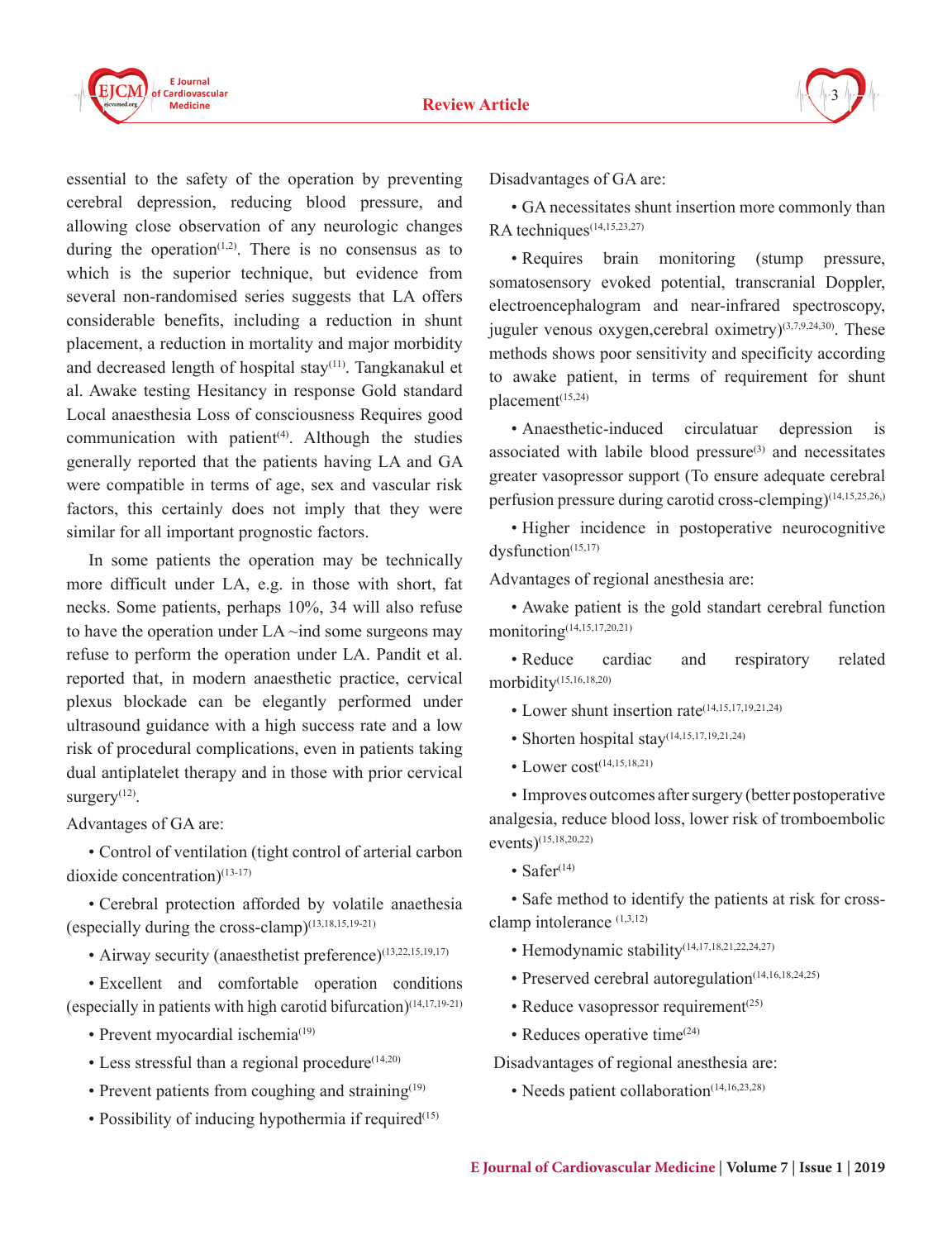



• Procedural complications (diaphragmatic and vocal cord paralysis, neural injuries, epidural, subaracnoid or intravascular injection of local anaesthetics $(15)$ 

• Urgent conversion of regional anesthesia into general anesthesia $(15,16,26)$ 

• Anxiety during the operation $(14,16)$ 

Regarding complications, superficial cardiopulmonary bypass (CPB) is associated with the common adverse effects of any nerve block such as inadvertent intravascular injection of local anesthetic and local anesthetic toxicity. In addition to these effects, deep CPB increases the occurrence of complications arising from the placement of the block, including accidental intravascular injection into the vertebral artery, subdural injection resulting in subarachnoid block, large neck hematoma, bilateral recurrent laryngeal nerve palsy, and phrenic nerve palsy(28-30). All trials showed that blood pressure tended to increase during clamping of the carotid artery in the LA group, and in two studies there were significantly more patients with significant hypertension in the LA group during surgery (Forssell 0% vs 36%; Pluskwa 20% vs 80%). In general, hypertension seemed more common during surgery in the GA group, whilst hypotension postoperatively was more common in the LA group. There were also significantly lower odds of myocardial infarction within 30 days of surgery in patients under LA. Only a few studies assessed local haemorrhage and cranial nerve palsies. There were no significant differences between the two groups for these outcomes, the confidence intervals were wide. Only five studies reported pulmonary complications. The definition of pulmonary complication varied between different studies and included pneumonia, pulmonary emboli and prolonged intubation. These complications were very rare but there were significantly fewer pulmonary complications in the LA group<sup>(32,33)</sup>. Shunting during CEA remains controversial and, while there is no conclusive data to support or refuse the use of routine or selective shunting in carotid surgery, there is consensus that either policy is preferable to a policy of routine non-shunting $(8,9)$ . Shunts can give rise to complications and in our opinion the finite

risk of stroke associated with their use is reason enough to avoid them $(10,11)$ . Techniques including stump pressure measurement, electroencephalography, regional cerebral blood flow measurements, near infrared spectroscopy and transcranial doppler have all been used to monitor cerebral function during GA for CEA, but none have been shown to be absolutely reliable in predicting the outcome of cross clamping. This is largely because individual patients vary in their susceptibility to reduced cerebral blood flow. The principle advantage of LA for CEA is the ability to monitor patients with direct neurological assessment and selectively shunt if they develop neurological signs $(12,14)$ . Indeed for those surgeons who adopt a policy of selective shunting, CEA under LA is the only method capable of predicting accurately which patients need a shunt. As expected, many fewer shunts were inserted in those who had the operation under LA compared to GA (10.8% vs 44.3%, OR 0.12, 95% CI 0.10-0.14). However, there was significant heterogenity in the overall result $(31-38,58)$ .

Median hospital length of stay (LOS) for GA was significantly longer compared with RA (2.0 vs 1.2 days, p<0.001). Patients who received GA were also more likely to be admitted to the intensive care unit<sup>(39)</sup>. The cranial nerves (CN) can be injured during CEA by the surgical dissection, traction, electrocautery, clamp injury, or compression by a postoperative hematoma. The most commonly injured nerves are the recurrent or superior laryngeal branches of the vagus nerve (CN X-) glossopharyngeal nerve (CN IX). (Dysphagia, hoarseness, Ipsilateral vocal cord paralysis on laryngoscopy), the hypoglossal nerve (CN XI- Ipsilateral tongue deviation), the marginal mandibular branch of the facial nerve (CN VII- Ipsilateral facial droop, Inability to depress ipsilateral corner of lip), and the depending on the nerve that is injured, deficits vary from a minor nuisance to a severe disability that may require a feeding tube or tracheostomy, or both.

Health-related quality of life was affected in patients with Chronic Nerve Irritation (CNI) only with respect to eating and swallowing at the 2-week and 1-month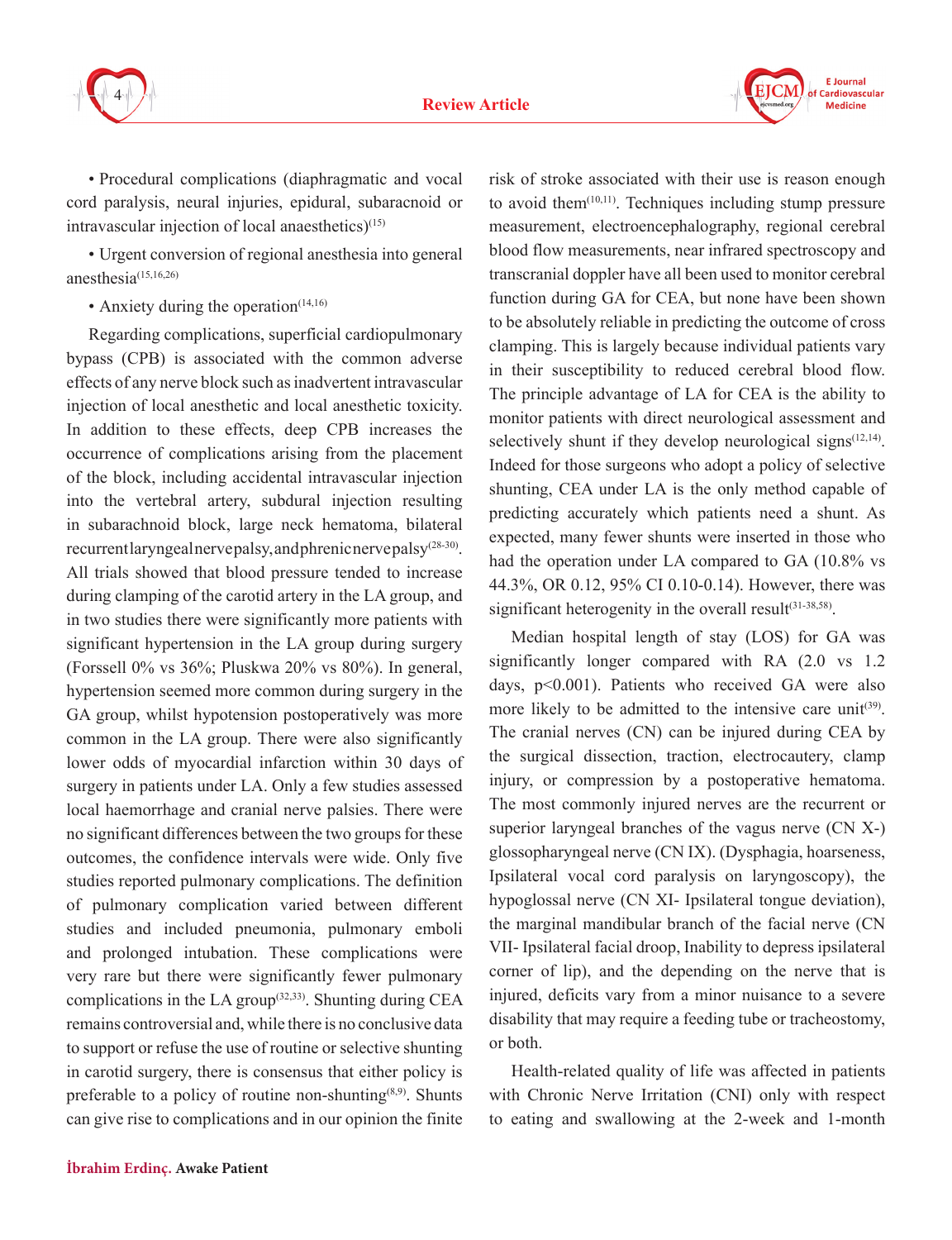

5

assessment, but this finding was no longer present at 1 year. On the basis of these findings, we conclude that CNI is not a trivial consequence of CEA but rarely results in significant long-term disability<sup>(40)</sup>. An interesting finding of this meta-analysis is that the incidence of hypoglossal nerve injury has significantly decreased from about 8% to 2% over the last 35 years, with a mean reduction rate of 0.18% per year. Similarly, the incidence of vagus nerve injury has decreased (8% in 1980 to  $\leq$ 1% nowadays), with a mean reduction rate of 0.19% per year. Although the exact reason for this decreased incidence cannot be revealed by statistical means in this meta-analysis, it is probably due to increased awareness of this kind of injury and the preventive measures taken against them. The vagus nerve appears to be the most frequently injured cranial nerve after CEA, followed by the hypoglossal nerve. Most of these injuries are transient, recovering within 6-12 months, with the recovery rate being highest in the glossopharyngeal nerve and lowest in the vagus nerve $(41)$ . Median overall costs for GA were significantly higher than median costs for RA [medians (with interquartile ranges), \$10,140 (\$7,158- \$12,658) versus \$7,122 (\$5,072-\$8,511),  $p \le 0.001$ <sup>[39]</sup>. A meta-analysis of 41 non-randomised studies (25,000 CEAs) reported that CEA under locoregional anaesthesia (LRA) was associated with a 40% RRR in 30-day death/ stroke, compared with CEA under general anaesthesia (GA), as well as significant reductions in myocardial infarction (MI) and respiratory complications. Two hundred and sixty four, The General Anaesthesia Local Anaesthesia (GALA) trial (3526 patients), which is the largest RCT to date, reported no significant difference regarding perioperative death, stroke, or MI between GA  $(4.8\%)$  and LRA  $(4.5\%)$ . Two hundred and sixty five, an updated Cochrane review, 266 which combined data from 14 RCTs (4596 patients), showed that CEA under LRA did not confer significant reductions in 30-day stroke (3.2%), compared with CEA under GA (3.5%) (42). Surgical operative time was significantly less for LA procedures, which supports the results of series $(43)$ . CEA under LA offers several advantages over GA. These

include continuous accurate neurological monitoring, decreased shunting, less intraoperative hypotension, decreased operative time and shorter hospital stays with important implications for future resource management(44). Anesthesia time, operative time, and frequency of shunt usage were significantly greater in the general anesthesia group  $(p<0.03)^{(45)}$ . Hemodynamic instability during CEA is often a major concern in a patient population be set by symptomatic or occult coronary artery disease. Hypertension in particular has been implicated in perioperative neurologic complications<sup> $(1,2)$ </sup> and may be associated with increased use of critical care facilities and longer hospital stays $(3,4)$ . The potential advantages of regional anesthesia for CEA include more accurate neurologic monitoring with a decreased need for intraoperative shunting and a reduction in risk associated with general anesthesia (GA) in a high-risk population. Patients who undergo CEA with CB have significantly less perioperative hemodynamic instability, suffer fewer major cardiac complications, needs for ICU admission was less frequently, and experience shorter hospital stays than the patients who undergo CEA with GA. This may result in lower costs but certainly supports consideration of the preferential use of CB in patients with substantial cardiac risks who would tolerate large blood pressure and heart rate  $(HR)$  shifts poorly<sup>(46)</sup>. Employing LA rather than GA for CEA has been associated with a reduction in intraoperative shunting and perioperative stroke, and the duration of hospital stay. LA appears to offer clinical and possible cost advantages over GA (regional versus general anaesthesia for CEA: Impact of change in practiceIn a unit where CEA is preferentially performed under LA, anesthesia technique failed to significantly influence outcome. Local anaesthesia enables the surgeon to assess the level of cerebral perfusion with an awake patient, gives greater assurances of cerebral protection during arterial clamping and a provides for a more relaxed and cautious endarterectomy and repair<sup> $(47)$ </sup>. Gurer et al. reported that LA was associated with a significantly lower operation time, shunt usage rate, length of hospital stay, and rates of permanent stroke. Restenos rates, neurological events,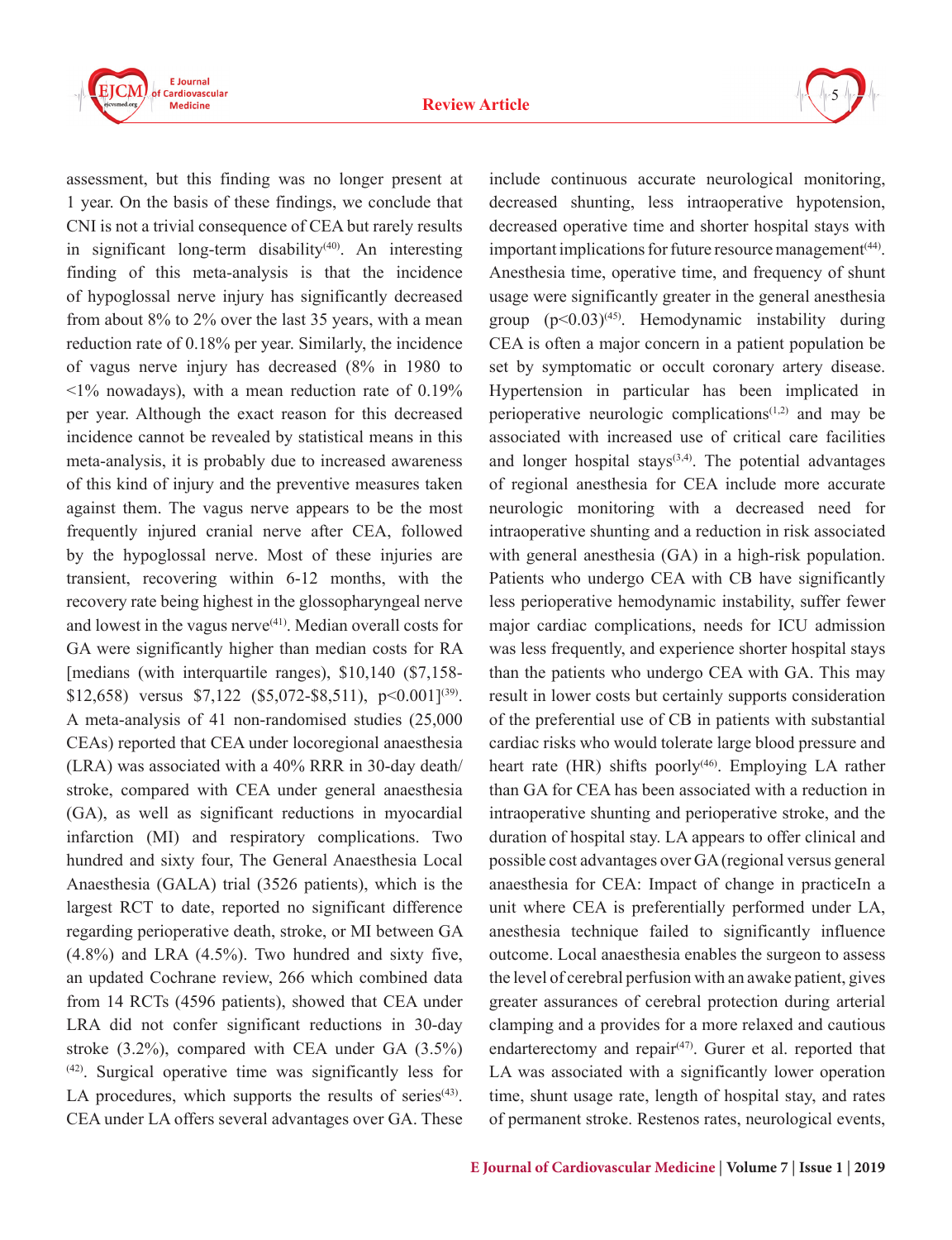



and deaths were similar in the 2 groups at long-term follow-up $(48)$ . However, the rate of shunt placement as well as operative time was lower in LA group than the general anesthesia group. Similarly, intensive care unit requirement, duration of hospital stay, and treatment costs were also lower in the local anesthesia group $(49,50)$ .

GALA trial was a multicenter (95 centers in 24 countries), randomized controlled study comparing LA and GA during surgery in 3526 patients who had either symptomatic or asymptomatic carotid stenosis. It showed no significant difference between the two study groups at 30-day follow-up with respect to death, stroke, stroke or death, myocardial infarction, and length of hospital stay<sup>(51)</sup>. CEA in awake patient allows close follow-up of neurological functions and decision regarding necessity of intraarterial shunt during surgery. Use of intraluminal shunt and general anesthesia are routinely recommended in most studies, but unpleasant complications during placement of shunt into the internal carotid artery are well known<sup>(52,53)</sup>. Anesthesia is the one of the most controversial issues of CEA. Detailed studies have reported cervical blockage has better results concerning perioperative stroke and cardiac events, such as arrhythmia and infarction<sup>(54)</sup>. The first Cochrane review on the subject was published in 1996 and was last updated in 2013. Neither the latest Cochrane review nor the GALA trial-the single largest trial availablehave shown a statistically significant difference in outcomes between general and local anesthesia for CEA, in respect to 30-day incidence of stroke, MI, and mortality. These studies report a trend toward lower operative mortality with local anesthetic<sup> $(51,55)$ </sup>. Recently, increased data in favor of the locomotive have emerged compared to general anesthesia. Hussain et al., who used the Michigan Surgical Quality Collaborative database, reported that general anesthesia for CEA was associated with more than twice mortality rate compared to regional anesthesia. Leichtle et al. reported that general anesthesia is an independent risk factor for postoperative MI, especially in patients with preoperative neurological

symptoms<sup>(56,57)</sup>.

#### **Conclusion**

The awake patient still has controversial parts of the carotid surgery. In many studies, as described and discussed herein, although awake patient during CEA have many advantages, in many clinics CEA is still have been performing under general anaesthesia. Perhaps the most important result of this report is, CEA being performed by local or regional techniques is that, the awake patient is the most important indicator for for direct cerebral monitoring. I performed CEA surgery in 800 patients under regional anesthesia in my institution. The patient's awake during surgery enables both the surgeon to communicate with the patient and facilitates the anesthesiologist to recognize possible complications (embolism, cross clemp intolarance). I believe that performing CEA surgery in the awake patient reduces postoperative hypotension, duration of ICU stay, postoperative complications (lung and heart) and perioperative shunt use.

#### **Acknowledgements**

I thank Fulya Yılmaz; University of Health Sciences, İzmir Bozyaka Training and Research Hospital, Clinic of Anaesthesiology and Reanimation, İzmir, Turkey, and Murat Uğurlucan, İstanbul University, Medical Faculty, Department of Cardiovascular Surgery, İstanbul for his comments on the manuscript.

#### **Ethics**

**Peer-review:** Externally peer-reviewed.

**Financial Disclosure:** The author declared that this study received no financial support.

#### **References**

- 1. Bonita R. Epidemiology of stroke. Lancet 1992;339:342-4
- 2. Clauss RH, Sanoudas GM, Ray JF 3rd, Moallem S. Carotid endarterectomyfor cerebrovascular ischemia. Surg Gynceol Obstet 1973;136:993-1000.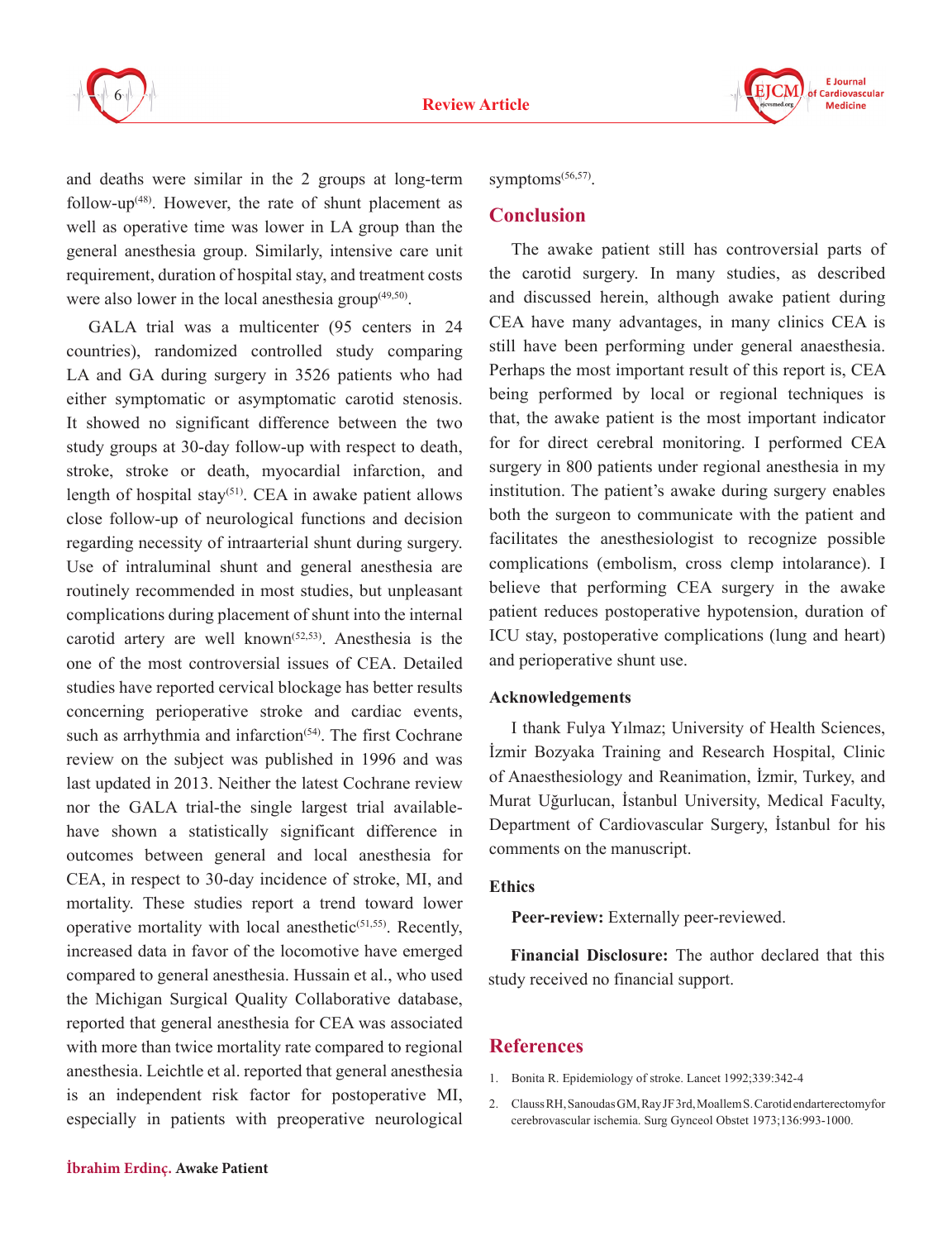



- 3. Eastcott HH, Pickering GW, Rob CG. Reconstruction of internal carotid artery in a patient with intermittent attacks ofhemiplegia. Lancet 1954;2:994-6.
- 4. Tangkanakul C, Counsell CE, Warlow CP. Local versus general anaesthesia in carotid endarterectomy: a systematic review of the evidence. Eur J Vasc Endovasc Surg 1997;13.491-9.
- 5. Spencer FC, Eısemann B. Technique of carotid endarterectomy. Surg Gynecol Obstet 1962;115:115-7.
- 6. Pandit JJ, Bree S, Dillon P, Elcock D, McLaren ID, Crider B. A comparison of superficial versus combined (superficial and deep) cervical plexus block for carotid endarterectomy: a prospective, randomized study, Anesth Analg 2000;91:781-6.
- 7. Pandit JJ, McLaren ID, Crider B. Efficacy and safety of the superficial cervical plexus block for carotid endarterectomy. Br J Anaesth 1999;83:970-2.
- 8. Andersen CA, Rich NM, Collins GJ Jr, McDonald PT. Carotid endarterectomy: regional versus general anesthesia. Am Surg 1980;46:323-7.
- 9. Benjamin ME, Silva MB Jr, Watt C, McCaffrey MT, Burford-Foggs A, Flinn WR. Awake patient monitoring to determine the need for shunting during carotidendarterectomy. Surgery 1993;114:673-9.
- 10. Spencer FC, Elsemann B. Technique of carotid endarterectomy. Surg Gynecol Obstet 1962;115:115-7.
- 11. Tangkanakul C, Counsell C, Warlow C. Local versus general anaesthesia for carotid endarterectomy. Cochrane Database Syst Rev 2000:CD000126.
- 12. Pandit JJ, Satya-Krishna R, Gration P. Superficial or deep cervical plexus block for carotid endarterectomy: a systematic review of complications. Br J Anaesth 2007;99:159-69.
- 13. Patelis N, Diakomi M, Maskanakis A, Maltezos K, Schizas D, Papaioannou M. General versus local anesthesia for carotid endarterectomy: Special considerations. Saudi J Anaesth 2018;12:612-7.
- 14. Kavaklı AS, Ayoğlu RU, Öztürk NK, et al. Simultaneous Bilateral Carotid Endarterectomy under Cervical Plexus Blockade. Turk J Anaesth Reanim 2015;43:367-70.
- 15. Zdrehuş C. Anaesthesia for carotid endarterectomy general or locoregional? Rom J Anaesth Intensive Care 2015;22:17-24.
- 16. Licker M. Regional or general anaesthesia for carotid Endarterectomy Does it matter? Eur J Anaesthesiol 2016;33:241-3.
- 17. Ciccozzi A, Angeletti C, Guetti C, et al. Regional anaesthesia techniques for carotid surgery: the state of art. J Ultrasound 2014;17:175-83.
- 18. Samanta S, Samanta S, Panda N, Haldar R. A unique anesthesia approach for carotid endarterectomy: Combination of general and regional anesthesia. Saudi J Anaesth 2014;8:290-3.
- 19. Casutt M, Breitenmoser I, Werner L, Seelos R, Konrad C. Ultrasoundguided carotid sheath block for carotid endarterectomy: a case series of the spread of injectate. Heart Lung Vessels 2015;7:168-76.
- 20. Leblanc I, Chterev V, Rekik M, Boura B, Costanzo A, Bourel P, et al. Safety and efficiency of ultrasound-guided intermediate cervical plexus block for carotid surgery. Anaesth Crit Care Pain Med 2016;35:109-14.
- 21. Rössel T, Kerstring S, Heller AR, Koch T. Combınation of high-resolution

ultrasound-guided perivascular regional anesthesia of the internal carotid artery and intermediate cervical plexus block for carotid surgery. Ultrasound Med Biol 2013;39:981-6.

- 22. Hye RJ, Voeks JH, Malas MB, Tom ML, Longson S, Blackshear JL, et al. Anesthetic type and risk of myocardial infarction after carotid endarterectomy in the Carotid Revascularization Endarterectomy versus Stenting Trial (CREST). J Vasc Surg 2016;64:3-8.
- 23. Lomivorotov VV, Shmyrev VA, Moroz GB. Volatile Anesthesia for Carotid Endarterectomy: Friend or Foe for the Brain? J Cardiothorac Vasc Anesth 2018;32:1709-10.
- 24. Lee J, Huh U, Song S, Chung SW, Sung SM, Cho HJ. Regional Anesthesia with Dexmedetomidine Infusion: A Feasible Method for the Awake Test during Carotid Endarterectomy. Ann Vasc Dis 2016;9:295-9.
- 25. Tsujikawa S, Ikeshita K. Low-dose dexmedetomidine provides hemodynamics stabilization during emergence and recovery from general anesthesia in patients undergoing carotid endarterectomy: a randomized double-blind, placebo-controlled trial. J Anesth 2019.
- 26. Sideso E, Walton J, Handa A. General or Local Anesthesia for Carotid Endarterectomy--The ''Real-World'' Experience. Angiology 2011;62:609-13.
- 27. Cedergreen P, Swiatek F, Nielsen HB. Local anaesthesia for carotid endarterectomy Pro: protect the brain. Eur J Anaesthesiol 2016;33:236-7.
- 28. Stoneham MD, Stamou D, Mason J. Regional anaesthesia for carotid endarterectomy. Br J Anaesth 2015;114:372-83.
- 29. Singh SK. The cervical plexus: Anatomy and ultrasound guided blocks. Anaesth Pain Intensive Care 2015;19:323-32.
- 30. Pandit JJ, Satya-Krishna R, Gration P. Superficial or deep cervical plexus block for carotid endarterectomy: A systematic review of complications. Br J Anaesth 2007;99:159-69.
- 31. Beard J. Should all patients be shunted? If not, how can I predict which patients will require a shunt?# In: Naylor AR (ed). Carotid artery surgery. A problem based approach. London: WB Saunders; 2000. p. 244-247.
- 32. Counsell C, Salinas R, Naylor R, Warlow C. Routine or selective carotid artery shunting for carotid endarterectomy (and different methods of monitoring in selective shunting). Cochrane Database Syst Rev 2000:CD000190.
- 33. Halsey JH Jr. Risks and benefits of shunting in carotid endarterectomy. The International Transcranial Doppler laborators. Stroke 1992;23:1583- 7.
- 34. Sundt TM Jr, Ebersold MJ, Sharbrough FW, Piepgras DG, Marsh WR, Messick JM Jr. The risk-benefit ratio of intraoperative shunting during carotid endarterectomy. Ann Surg 1986;203:196-204.
- 35. Evans WE, Hayes JP, Waltke EA, Vermilion BD. Optimal cerebral monitoring during carotid endarterectomy: neurologic response under local anesthesia. J Vasc Surg 1985;2:775-7.
- 36. Benjamin ME, Silva MB Jr, Watt C, McCaffrey MT, Burford-Foggs A, Flinn WR. Awake patient monitoring to determine the need for shunting during carotid endarterectomy. Surgery 1993;114:673-9.
- 37. Naylor AR. What evidence is there that regional anaesthesia confers any benifit over general anaesthesia? In: Naylor AR (ed). Carotid artery surgery. A problem based approach. London: WB Saunders; 2000. p. 205.